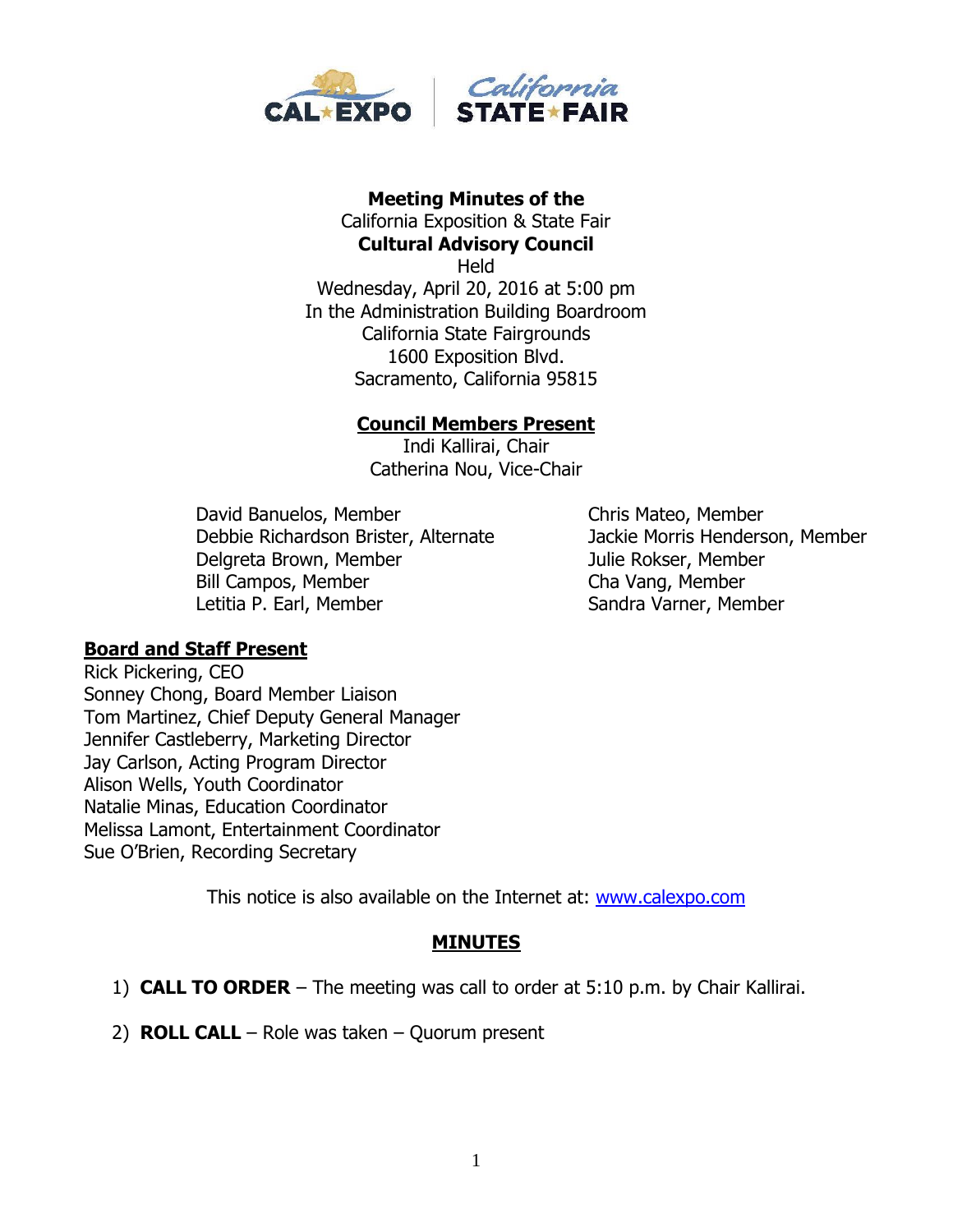3) **INTRODUCTION OF GUESTS & STAFF –** Introductions were made around the room. The State Fair Youth Leadership group arrived late due to traffic and introduced themselves. The Youth Leadership group meets from April through August to help with pre-planning of State Fair and when State Fair begins, the Youth Task Force is added to Youth Leadership to help staff the Fair.

### 4) **APPROVAL OF PREVIOUS MEETING MINUTES**

a) Approval of Council Meeting Minutes of January 21, 2016 and February 17, 2016 **Motion:**

It was moved by Council Member Banuelos and seconded by Council Member Mateo to approve Meeting Minutes from January 21, 2016 and February 17, 2016. **All in favor, motion carried with Council Member Nou abstaining from voting on the February 17, 2016 meeting minutes, as she was not present at that meeting.**

### 5) **Staff & Member Updates**

a) Cultural Advisory Council Kitchen Programming Report Council Member Rokser reported that she had received responses from several members who wanted to participate in a cooking demonstration. The cooking demonstrations are 60 minutes slots from 10:00 am to 2:30 pm on July 16,

2016.

Council Member Banuelos informed the committee that he had contacted 20 local chefs and had several that responded with an interest in participating in the cooking demonstrations. Council Member Banuelos would continue to follow up with them.

b) Cultural Advisory Council Survey Report

Council Member Vang and Council Member Nou reviewed the survey used last year. Council Member Vang explained that the questions from last year were good they just needed to be put into categories to make the survey easier to complete. Council Member Nou discussed that putting the questions into categories served a dual purpose in helping to remember the category and guiding the comments. Council Members Nou and Vang are looking for feedback from this Council to add new questions or remove some questions. There was a discussion about adding additional security questions to the survey or doing a survey just for walk along.

### c) Cal Expo and Overall 2016 State Fair Updates

CEO Pickering re-introduced Melissa Lamont who does all the outreach and coordinates all entertainment on the community stages. A  $3<sup>rd</sup>$  community stage is being added this summer in the kids' park area "Jest in Time Circus". Melissa Lamont reported that the dead line for entertainment applications was April 15, 2016. She is excited by the range of new and returning applications.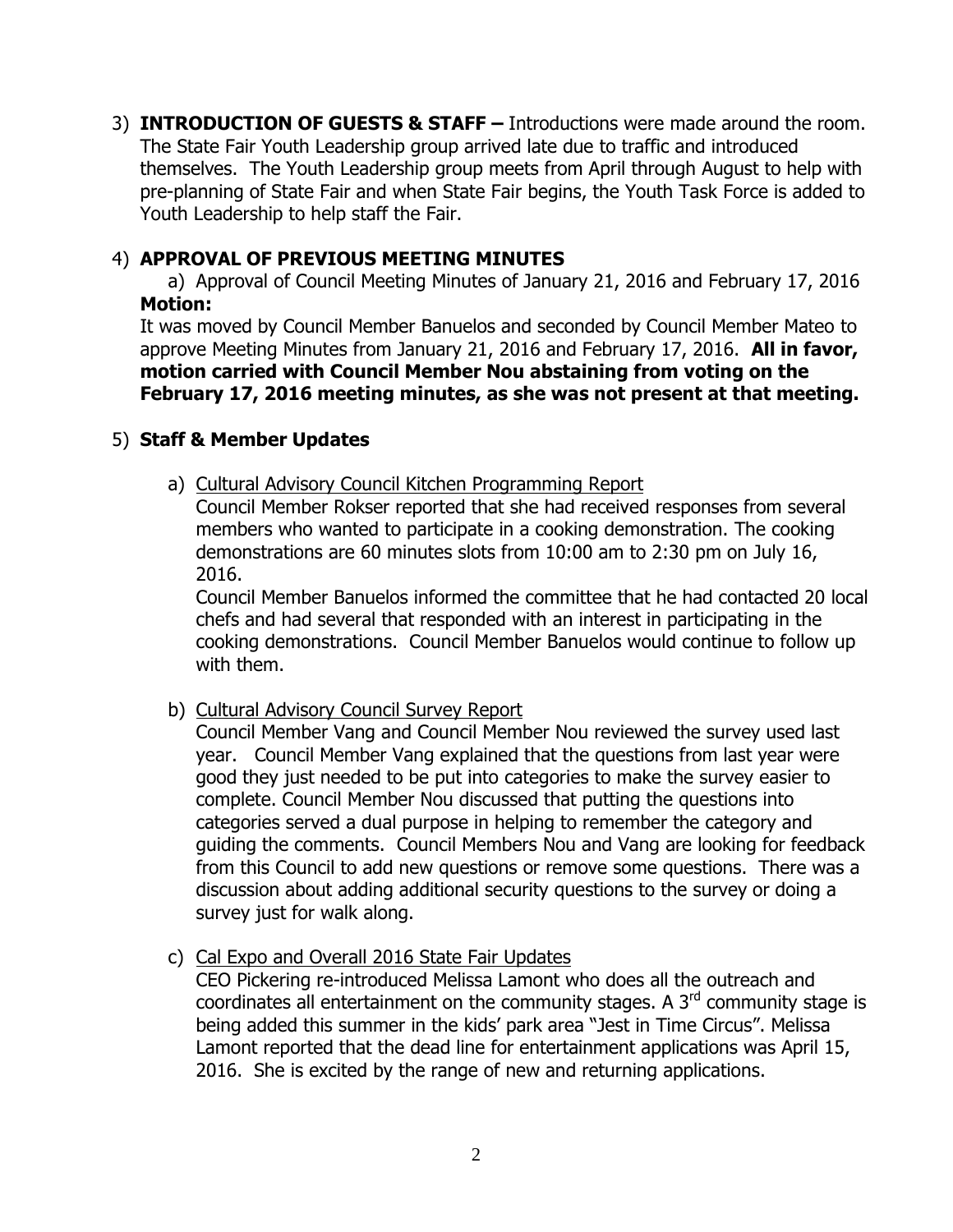CEO Pickering reminded the Council of the Fairs on grounds 9-1-1 number 916- 263-3050. This number is to be used in an emergency rather than the outside regular 9-1-1 number. Beware of your surroundings i.e. all monorails poles are number so if you call you can give the Fair 9-1-1 operator.

CEO Pickering informed Council that Cal Expo was adding 30% more shade in the Main Food Court along with tables and benches. Installing a new sky ride to fly over the lagoon while the motorcycles are jumping in the lagoon. State Fair Chief Keith Greenlove is coming back and bringing his son to do some youth cooking as well adding vegan and vegetarian dishes.

Pro Rugby will be having 2 games during fair and Pro Rugby will be having an international game on June, USA vs Russia.

Jungle area has been re-planted with California Native plants to show that our native plants drought resistant.

### d) 2016 State Fair Marketing and Community Outreach Updates

CEO Pickering explained how the non-profits ticket sale program works and encouraged non-profits to apply at our web site. Board Member Chong explained how this program was first used last year for Global Winter Wonderland and was a huge success.

Marketing Director Castleberry informed the Council that the "State Fair" app has launched. In the next 3 weeks, all of the 2016 State Fair information will be transferred over to the app and we are expecting more downloads than the 22,000 from last year. This year the marketing department re-vamped the 63 page booklet that has been used for many State Fairs in the past to a 1 page Disney style map with a list of daily attractions and shows. State Fair also has an active social media presence, which is another way to get our message out. CEO Pickering reported that the various community stages would be received electronic reader boards that will be set up in front of each stage

CEO Pickering mentioned that in the Rodeo Arena this year we will have Olympic High Divers. This year is also the NAACP  $100<sup>th</sup>$  year anniversary. Cal Expo has been working with the local chapter to designed and develop their booth. There will be dedication ceremony and an e-mail will go out letting this Council know the details.

CEO Pickering announced that Cal Expo had applied for a homeland security grant. A portion of this grant will allow us to complete wi-fi-ing the whole property. We will also be able to triple our security cameras that are connected to the Wi-Fi system. Law enforcement will be able to up-date their communication system and we will look to purchase walk through metal detectors.

CEO Pickering explained that Cal Expo has put together a "Code of Conduct" which is up on our web site for public comment. After the comment period is done the code of, conduct will go before the Board of Directors for approval. CEO Pickering mentioned that the concert line up is out and is ahead in selling tickets over last year.